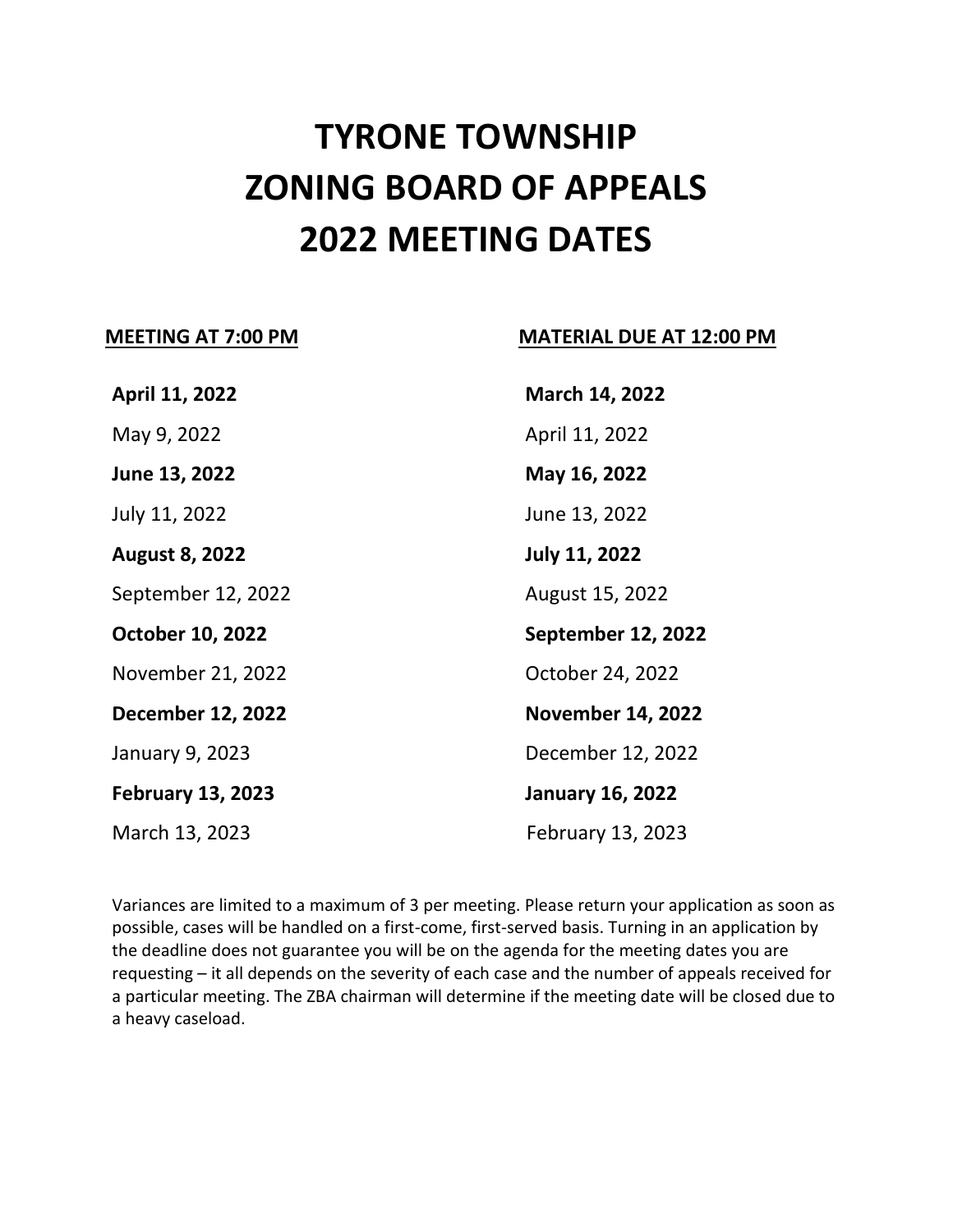#### **Criteria for Granting Variances for Dimensional (Non-Use) Requirements:**

Variances and appeals from the Ordinance dimensional requirements shall be granted only in accordance with Michigan Public Act 184 of 1943, as amended, and shall be based on a finding of fact related to the criteria set forth in this section. Consistent with the decisions of courts of law in the State of Michigan, *all* of the criteria indicated below must be found by the ZBA to indicate a practical difficulty exists, thereby justifying a dimensional or non-use variance. The financial hardship of the landowner, developer, or other related parties shall not be a consideration in determining if a practical difficulty exists or otherwise justify granting a variance.

- 1. **Unreasonable Burden:** Strict compliance with Zoning Ordinance requirements will be unreasonable or unnecessarily burdensome, preventing the use of the land for any and all permitted purposes. The demonstration of mere inconvenience is insufficient to justify a variance.
- 2. **Substantial Justice:** Granting of a requested variance or appeal will provide substantial justice to the appellant as well as to other property owners in the vicinity. The resulting development permitted by a variance will relate harmoniously with adjacent land uses and will not alter the essential character of the neighborhood. In evaluating this criterion, consideration shall be given to prevailing traffic patterns, convenience of access, continuity of development, and the need for particular services and facilities in specific areas.
- 3. **Minimum Variance Required:** The requested variance or appeal will be the minimum variance required to provide substantial justice and the variance can be granted in such fashion that the spirit of these regulations will be observed and public safety and welfare secured.
- 4. **Extraordinary Circumstances:** There are exceptional or extraordinary circumstances or conditions applicable to the property involved that do not apply generally to other properties in the area. The described circumstances or conditions shall uniquely identify this request and any variance granted to satisfy the request. The circumstances shall not be self-created by the owner or a former owner of the land. Finally, the circumstance shall be related to the land and not to the property owner, developer, or any other person. No precedent shall be established for general application in the township when exceptional or extraordinary circumstances for conditions are delineated that clearly serve to identify the unique characteristics of each request.
- 5. **No Safety Hazard or Nuisance:** The granting of a variance or appeal will not increase the hazard of fire or otherwise endanger public safety or create a public nuisance.

**Appeals that are tabled have 90 days in which to come before the board for a final decision. After 90 days the full application fee will be required to reapply. If an appeal is tabled, due to insufficient information, additional fees will be incurred for the republishing of the public notice, copies for public mailings, and postage.**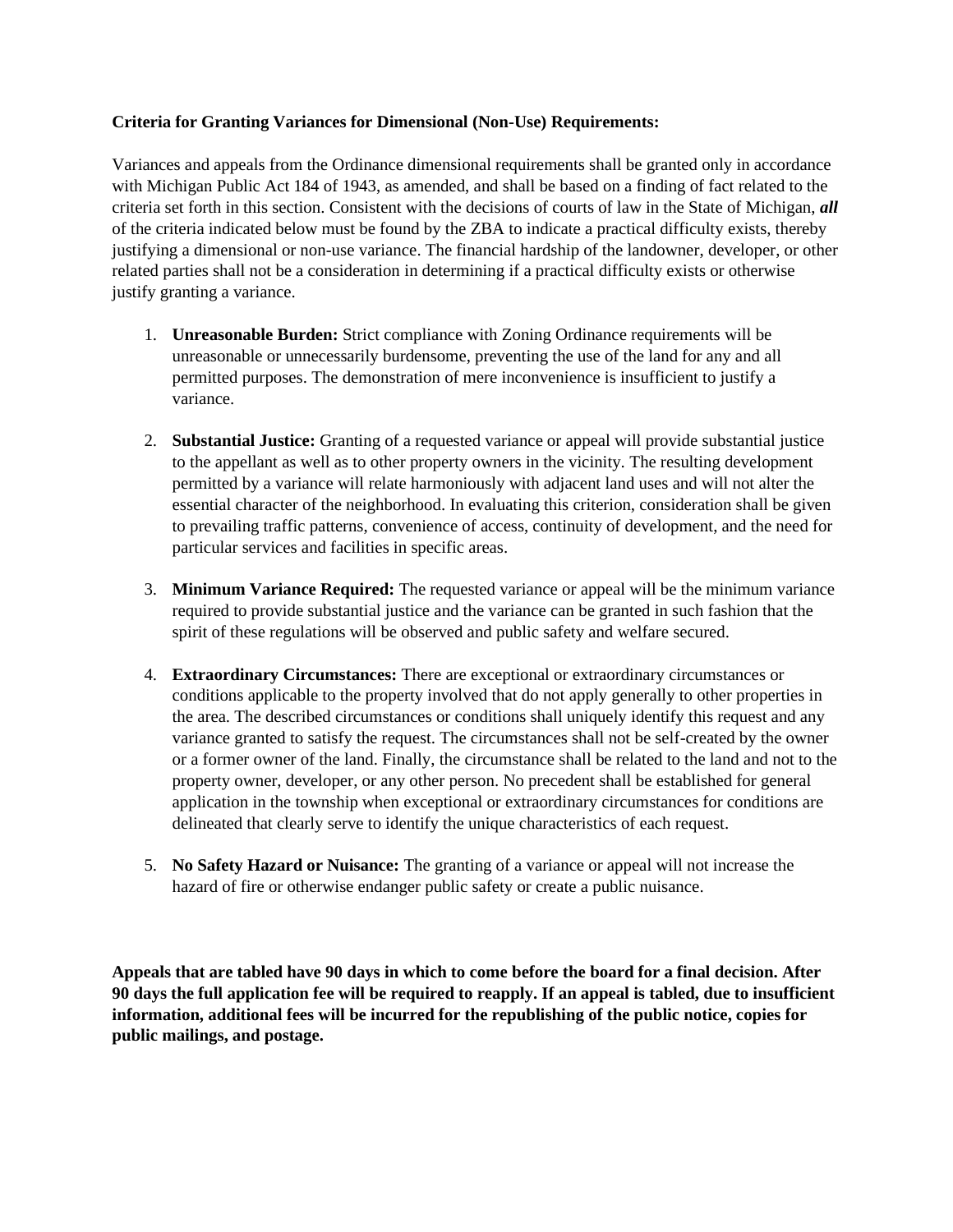\*\*\*IMPORTANT\*\*\*

PLEASE STAKE OUT

PROPOSED BUILDING OR

ADDITION ON THE PROPERTY

FOR THE

TYRONE TOWNSHIP ZONING

BOARD OF APPEALS

TO SEE

WHEN THEY INSPECT

THE PROPERTY.

ALSO, PLEASE STAKE THE

PROPERTY LOT LINES.

IF YOU CANNOT CLEARLY IDENTIFY

YOUR PROPERTY CORNERS,

AN ENGINEERED SURVEY

MAY BE REQUIRED.

**\_\_\_\_\_\_\_\_\_\_\_\_\_\_\_\_\_\_\_\_\_\_\_\_\_\_ PETITIONERS' INITIALS**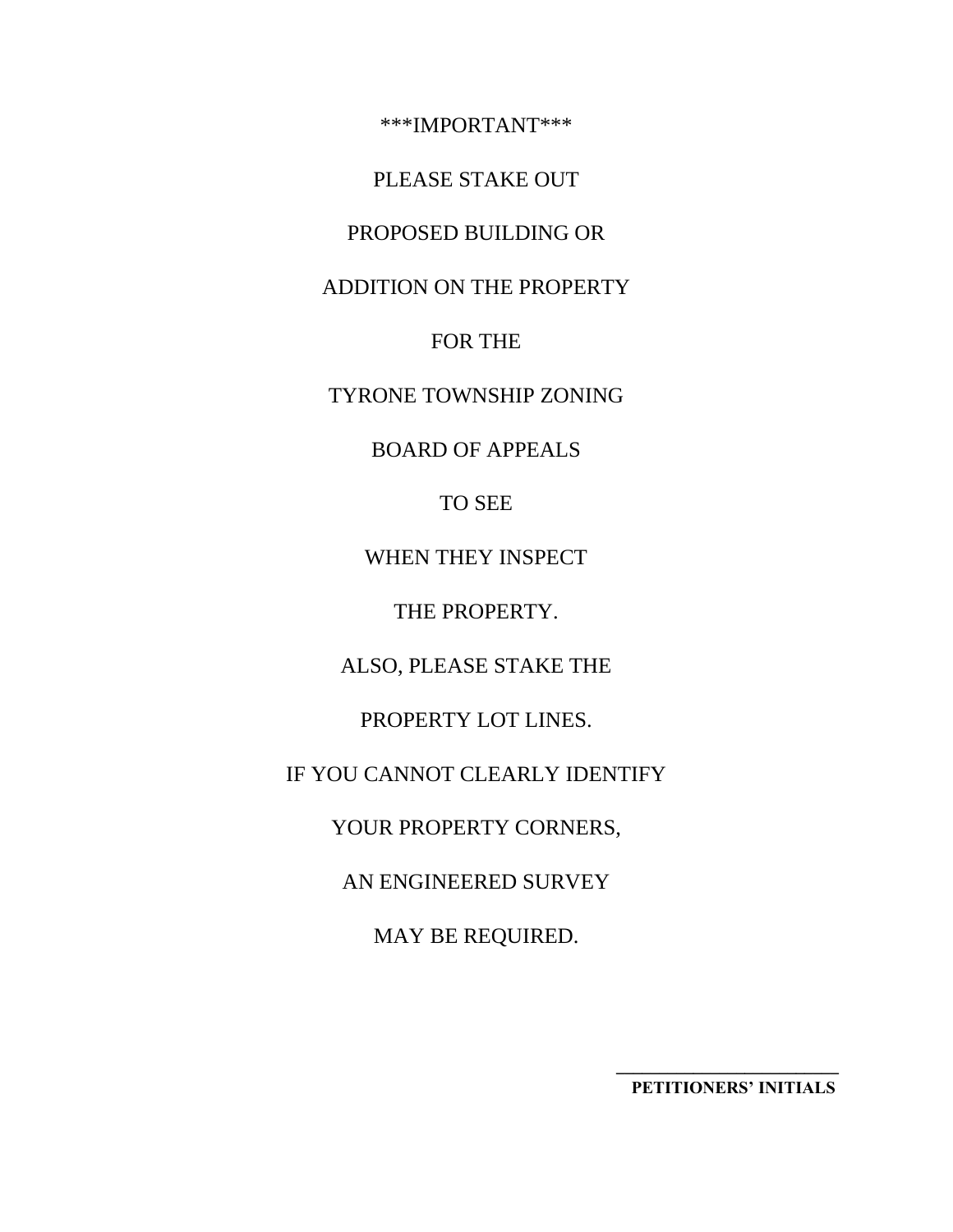#### **FOR TOWNSHIP USE**

| ZBA NO.                     |
|-----------------------------|
| DATE/TIME REC'D             |
| REC'D BY                    |
| DATE RETURNED IF INCOMPLETE |
| <b>RETURNED BY</b>          |
| <b>AMOUNT PAID</b>          |
| CHECK#<br><b>DATE</b>       |
|                             |

# **TYRONE TOWNSHIP ZONING BOARD OF APPEALS APPLICATION**

**NOTICE TO APPLICANT:** Applicants shall provide six (6) copies of all drawings, maps, the application, and other documents intended to support a variance request.

Meetings of the Zoning Board of Appeals are scheduled for the **Second Monday** of the month. These meetings are held at 7:00 pm at the Tyrone Township Hall, located at 8420 Runyan Lake Road, Fenton, Michigan **Applications with all required information and all applicable fees must be submitted to the Zoning Department at least 32 days prior to the meeting. Incomplete applications will be returned and no further action will be taken until all information is submitted.** 

The applicant(s) and any person or entity acting on its behalf understand(s) and agree that they will conform to and be bound by all applicable laws, ordinances, rules, and regulations that are or may be imposed by Federal, State, County, Township, or any other governmental entities or agencies that may affect this project. They fully understand and agree that they may be held liable for any and all damages which may result from their actions or inactions and that such damages may result in fines, legal penalties, and sanctions as may be levied or pursued by the said governmental agencies.

### **GENERAL REQUIREMENTS:**

The Zoning Board of Appeals (ZBA) is created to offer reviews and decisions when an interpretation of the Zoning Ordinance or Zoning District Boundary is questioned, or when a variance from the strict interpretation of the Ordinance is sought to avoid a specific hardship. A hardship **MUST** involve a unique situation rather than one which represents a minor inconvenience. The ZBA **IS NOT** a legislative body. It **DOES NOT** have the power to rezone or change uses. Any decision of the ZBA must comply with the basic spirit (intent) of the Ordinance while maintaining the public health, safety, and welfare of the area and the community at large. If your request represents a significant change from the established intent, then an amendment to the Zoning Ordinance may be the proper solution.

In order to expedite your request, it is required that you submit certain basic information to allow ZBA Members the opportunity to properly understand and consider the request.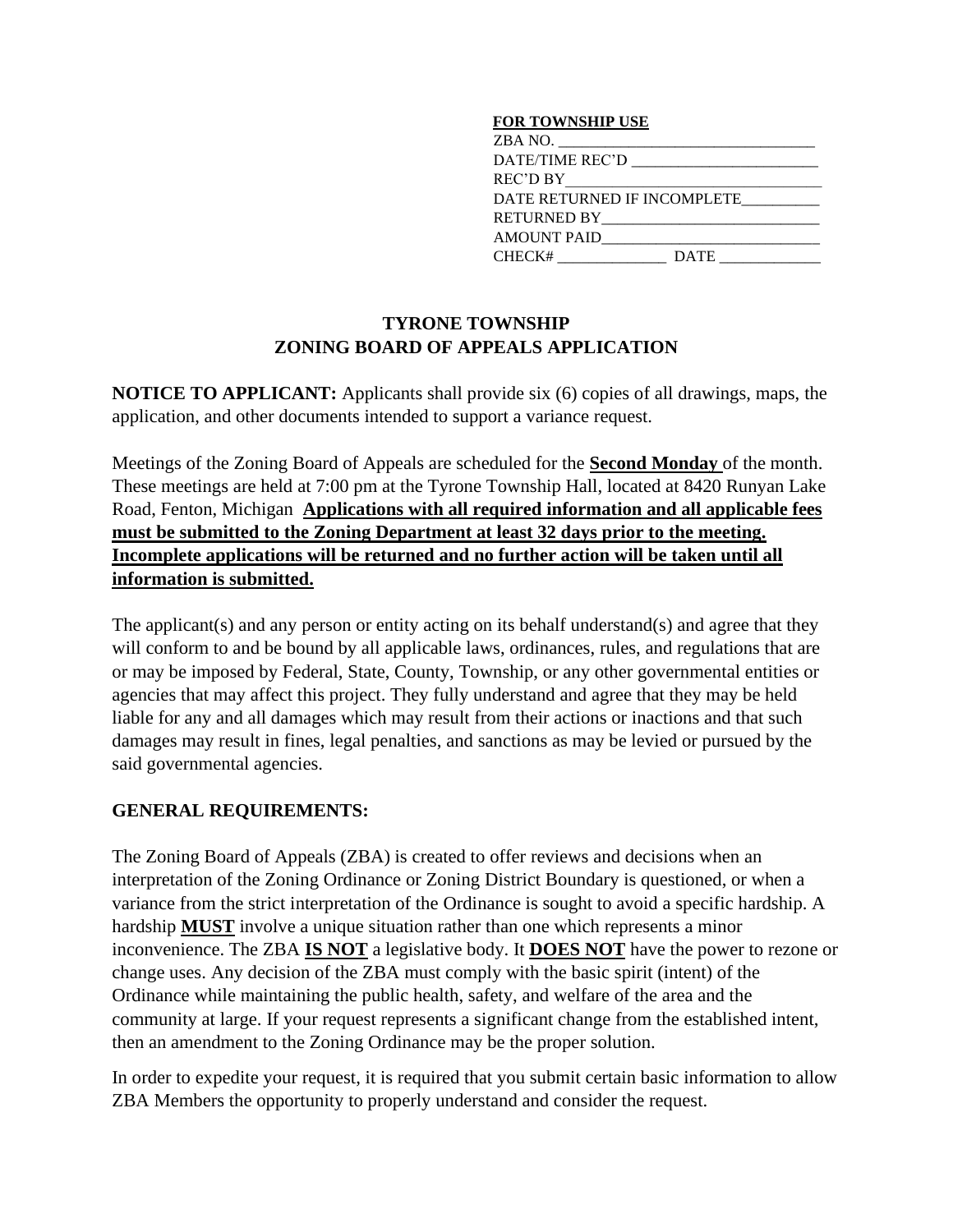When providing the required information, you may attach additional or supplemental information if you feel that it will be useful. In certain situations, pictures can be a way of providing information.

#### **REQUIRED INFORMATION:**

- A. Name of Applicant / Owner Requesting ZBA Review and Opinion.
	- A. Applicant
- 1. Name $(s)$ 2.  $\Delta \text{Address}(\text{es})$ 3. Phone number(s) \_\_\_\_\_\_\_\_\_\_\_\_\_\_\_\_\_\_\_\_\_\_\_\_\_\_\_\_\_\_\_\_\_\_\_\_\_\_\_\_\_\_\_\_\_\_\_\_\_ 4. Email Address: B. Owner of property if different than above 1. Name(s) \_\_\_\_\_\_\_\_\_\_\_\_\_\_\_\_\_\_\_\_\_\_\_\_\_\_\_\_\_\_\_\_\_\_\_\_\_\_\_\_\_\_\_\_\_\_\_\_\_\_\_\_\_\_\_\_ 2. Address(es) \_\_\_\_\_\_\_\_\_\_\_\_\_\_\_\_\_\_\_\_\_\_\_\_\_\_\_\_\_\_\_\_\_\_\_\_\_\_\_\_\_\_\_\_\_\_\_\_\_\_\_\_\_ 3. Phone number(s) 4. Email Address: \_\_\_\_\_\_\_\_\_\_\_\_\_\_\_\_\_\_\_\_\_\_\_\_\_\_\_\_\_\_\_\_\_\_\_\_\_\_\_\_\_\_\_\_\_\_\_\_\_\_\_ II. Type of Appeal (Place an "X" next to one or more that apply)  $\Box$ Administrative Review ☐Interpretation of Zoning Text and/or Map ☐Variance from the strict areal and dimensional requirements of Ordinance No.
- III. Location of property if a specific site is involved

36/Section No. \_\_\_\_\_\_\_\_\_\_\_\_\_\_\_\_\_\_\_\_\_\_\_\_\_\_\_\_\_\_\_\_\_\_\_\_\_\_\_\_\_\_\_\_\_\_\_\_\_

A. Street name & number if assigned: \_\_\_\_\_\_\_\_\_\_\_\_\_\_\_\_\_\_\_\_\_\_\_\_\_\_\_\_\_\_\_\_\_\_\_

B. Subdivision & lot number (if platted) or property tax identification number:

\_\_\_\_\_\_\_\_\_\_\_\_\_\_\_\_\_\_\_\_\_\_\_\_\_\_\_\_\_\_\_\_\_\_\_\_\_\_\_\_\_\_\_\_\_\_\_\_\_\_\_\_\_\_\_\_\_\_\_\_\_\_\_\_\_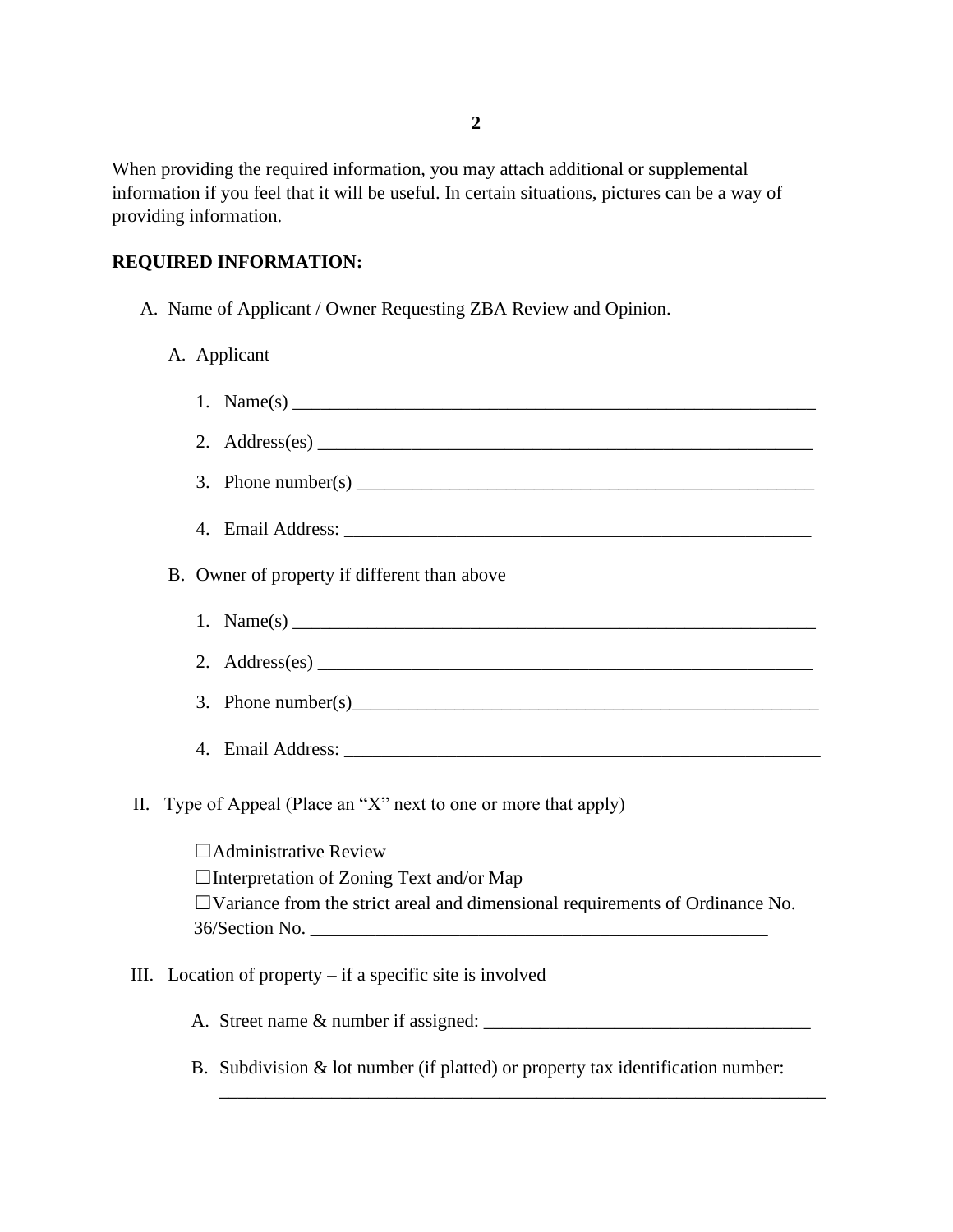- C. General location map showing the parcel in relation to the general area (such as a copy of the section map obtained at the Tyrone Township Office). Identify all abutting roads (public and private), easements, etc.
- D. Scaled drawing of the parcel (showing property line dimensions) on which the variance request is located. The scale shall be not less than one inch equals twenty feet  $(1'' = 20')$  for property under three (3) acres, and at least one inch equals one hundred feet  $(1" = 100")$  for sites three (3) acres or more.

In the same scale as previously mentioned, the drawing shall show the following:

- (1) Size & location of all structures present & proposed, on the parcel. Existing  $\&$ proposed setbacks to buildings on the subject site, and buildings on adjacent parcels along any common property line.
- (2) Location of driveways, parking areas, and sidewalks (present and proposed).
- (3) Location of well & septic drain field (including any future alternate location for septic drain field if required by the Livingston County Health Department).
- (4) Location of any overhead or underground utilities (gas, electric, telephone, cable TV, etc.).
- (5) Topography of parcel (as close as possible) showing hills, swamps, ponds or lakes, sand or gravel excavations, etc.).
- (6) Drainage of parcel, both present, and any proposed changes.
	- E. Regarding variances that pertain to side, front or rear setbacks, the petitioner must verify that the lot or acreage corner monuments or irons are visible for Zoning Board Members' inspection and also for the Zoning Administrator to use in enforcing the ordinance setback requirements. This includes all road right-of-way lines. In Site Condominium Developments the building envelope shall be marked (staked) also.
	- F. Variances that pertain to location, height, size, etc., of a proposed building, alteration, or addition must contain a front, rear, and side elevation drawing. (Floor plans which may be important in determining particular building heights, use areas and/or site development needs may be helpful)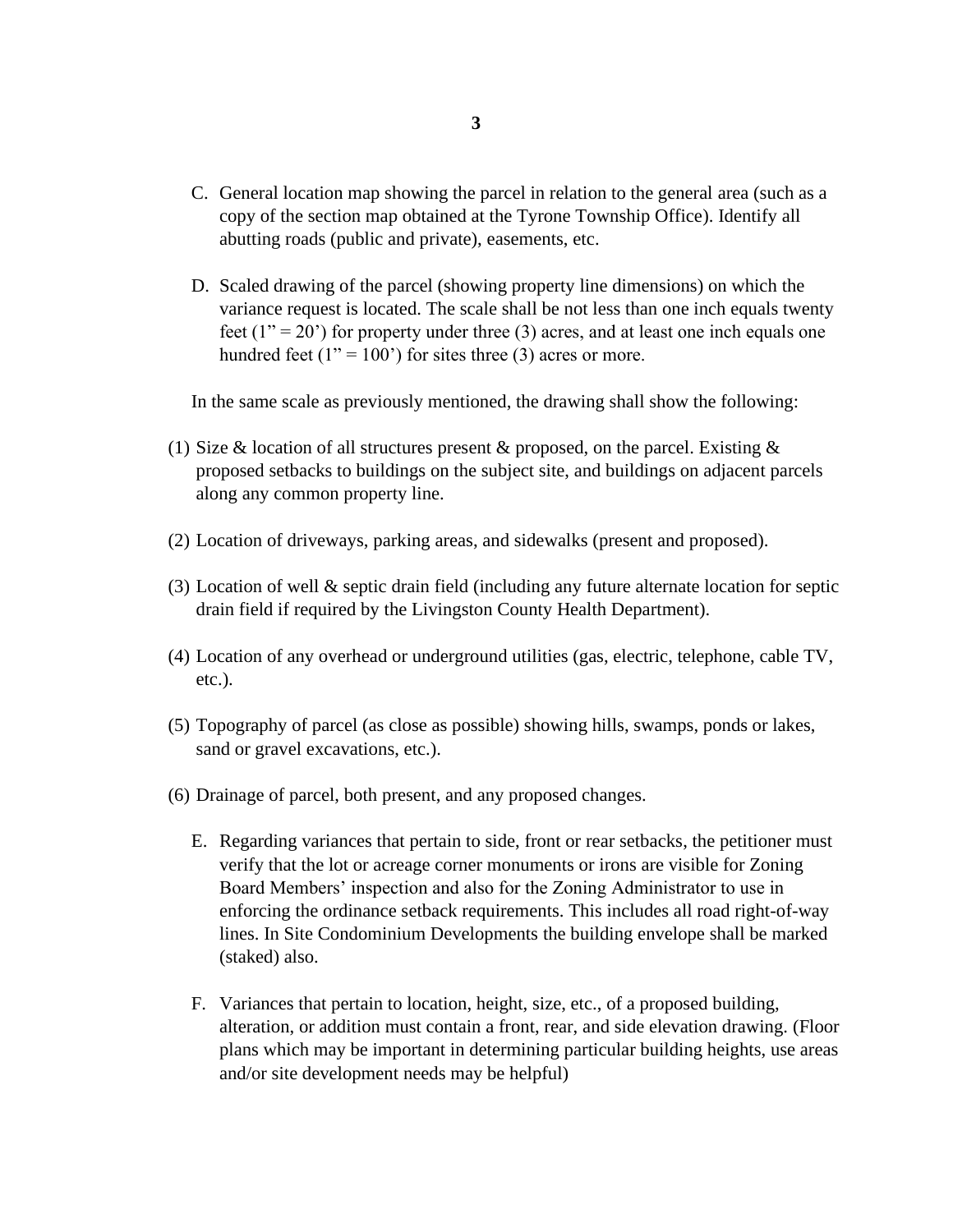- **4**
- G. You may also include photographs or other exhibits if you feel they aid in clarifying your request.

IV. Nature of Request: (What are you specifically requesting?)

Summarize your question or problem and reference a specific section(s) of the Zoning Ordinance involved. (For example: "My lot is located in an R-1 single-family district which requires a minimum side yard setback of 20 feet, according to Section 20.01 (Schedule of Regulations) of the Zoning Ordinance. I wish to set my building 15 feet from the side lot line. Therefore, I am requesting a 5-foot side lot line setback variance".)

(Use extra paper if necessary)

State the **Unreasonable Burden** related to your property.

(Use extra paper if necessary)

State the **Substantial Justice** related to your property.

(Use extra paper if necessary)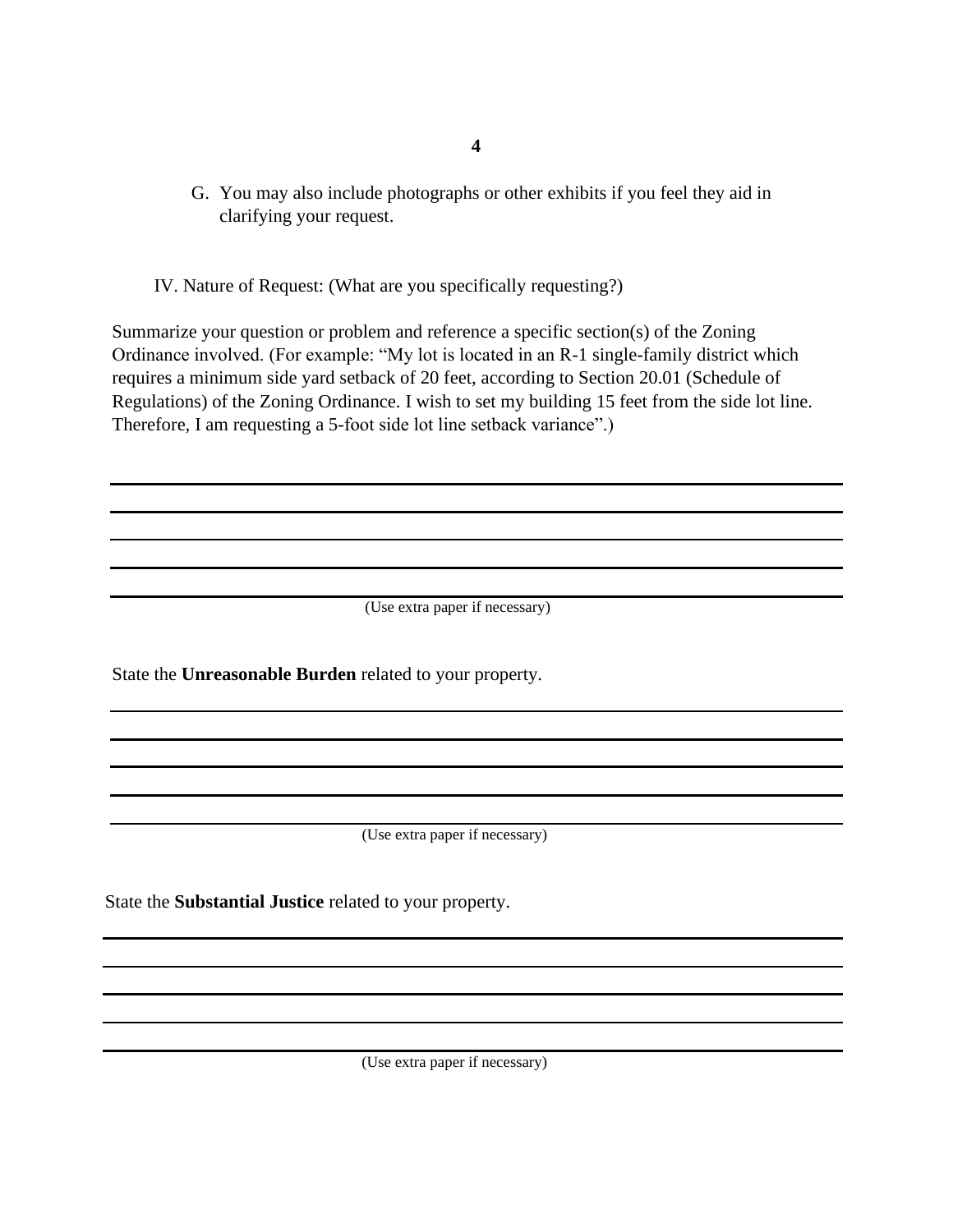**5**

List the **Extraordinary Circumstances** related to your property.

(Use extra paper if necessary)

What are the impacts of your request in terms of **Health, Safety, and Environmental Concerns** to your property and adjacent properties?

(Use extra paper if necessary)

### **PROCESSING PROCEDURE:**

- I. Upon completion of the above information and submission of the application and related materials and/or exhibits to the Township Clerk's Office, a review of such application and materials will be made by the Zoning Administrator. If the application and materials will be made by the Zoning Administrator. If the application and materials are complete and the proper fee is paid, the publication and public hearing process will begin. If the information is not complete, the application will be returned to the petitioner and unnecessary delays will be encountered.
- II. The ZBA Chairperson will schedule a public hearing when it appears all necessary documentation will be available for a public hearing.
- III. At the public hearing, the ZBA may take the following action:
	- A. Approve the request subject to the terms and conditions outlined in the request/application.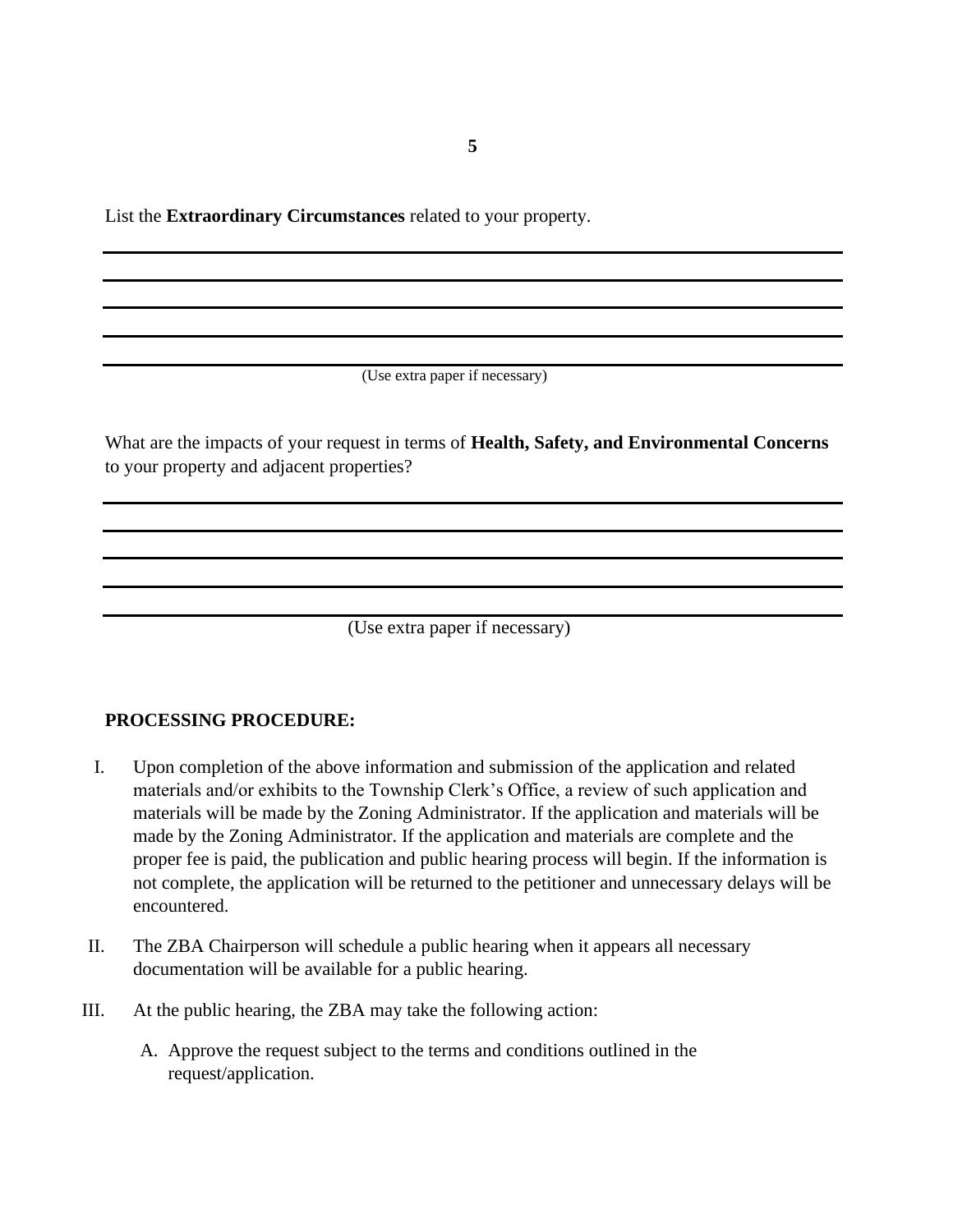- B. Approve the request, subject to amended and/or additional terms and conditions which they believe are reasonable and appropriate to maintain public health, safety, and welfare. This may also include financial or other guarantees that will ensure your compliance with the stated terms of approval.
- C. Deny the request as not being in the public interest and as being contrary to the basic spirit and intent of the Zoning Ordinance.
- D. Table the request pending clarification of any additional problems or questions which may arise as a result of the public hearing.

### **ACKNOWLEDGMENT AND CERTIFICATION**

It is hereby acknowledged that the applicant(s) has/have fully read and completed the above application. It is also understood that any approval of the ZBA involving site improvement or construction does not relieve the applicant from obtaining other applicable authorization within the time frames outlined in the Zoning Ordinance or any other applicable ordinances. (For example: land use permit, site plan, building and health, engineering approval, etc.)

The applicant(s) also understands(s) that the submission of incomplete or inaccurate information will only result in delays.

# **THE APPLICANT GIVES PERMISSION FOR TYRONE TOWNSHIP ZONING BOARD OF APPEALS MEMBERS TO TRESPASS ON THE APPLICANT'S PROPERTY FOR THE PURPOSE OF REVIEWING VARIANCE REQUEST(S).**

\_\_\_\_\_\_\_\_\_\_\_\_\_\_\_\_\_\_\_\_\_\_\_\_\_\_\_\_\_\_\_\_\_\_\_\_\_\_\_\_\_\_\_\_\_\_\_ \_\_\_\_\_\_\_\_\_\_\_\_\_\_\_\_\_\_\_\_\_\_\_\_\_

\_\_\_\_\_\_\_\_\_\_\_\_\_\_\_\_\_\_\_\_\_\_\_\_\_\_\_\_\_\_\_\_\_\_\_\_\_\_\_\_\_\_\_\_\_\_\_\_ \_\_\_\_\_\_\_\_\_\_\_\_\_\_\_\_\_\_\_\_\_\_\_\_\_

\_\_\_\_\_\_\_\_\_\_\_\_\_\_\_\_\_\_\_\_\_\_\_\_\_\_\_\_\_\_\_\_\_\_\_\_\_\_\_\_\_\_\_\_\_\_\_\_ \_\_\_\_\_\_\_\_\_\_\_\_\_\_\_\_\_\_\_\_\_\_\_\_\_

Signature of Petitioner Date

Signature of Petitioner Date

Signature of Owner Date (If different than Petitioner)